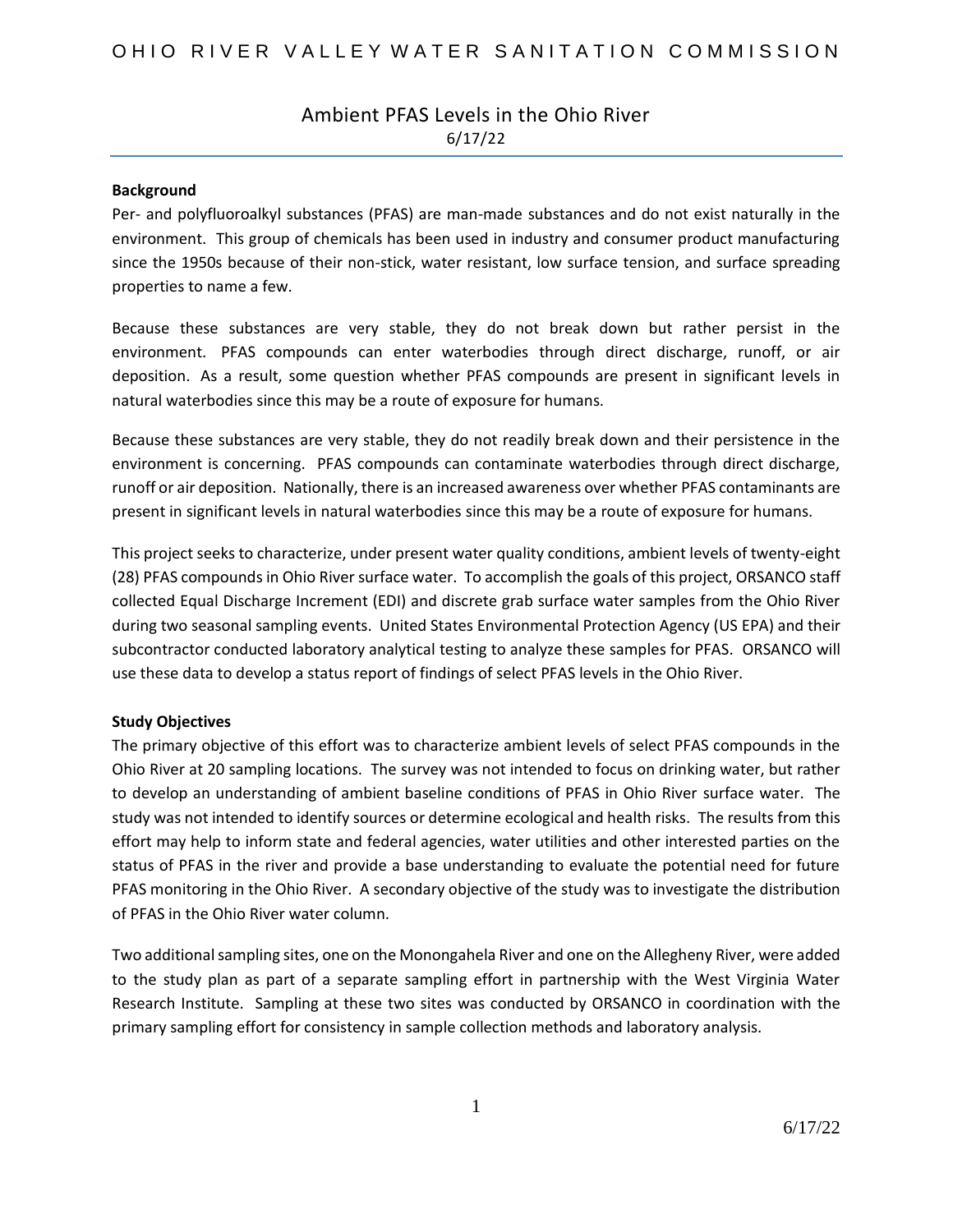### **Sampling Locations – Equal Discharge Increment Sampling (EDI)**

Sample site selection was based on a modified, spatially-balanced probabilistic sampling design. In this approach, the river was divided into 20 equal length segments of 49.05 miles (i.e. 981 river miles / 20 sampling sites). The initial sampling site in the most upstream segment (i.e. Ohio River mile 0.00 to mile 49.05) was randomly determined by Tony Olsen, a national expert on probabilistic study design with the US EPA NHEERL in Corvallis, OR. This first sampling point was established at Ohio River mile 11.70. Thereafter, each additional sampling point was determined by adding 49.05 miles to the previously selected site until the remaining 19 sites had been selected within subsequent river segments. This approach allowed for 20 equidistant sites spanning the full length of the Ohio River.

Following the initial site selection, each Ohio River site was evaluated individually to determine if the initial site was suitable for sampling. Adjustments to some sites were necessary to ensure Equal Discharge Increment (EDI) sampling could be done safely and without interferences that could impact representative sample collection. Adjustments were made in the event that a specific site was in a location in which the sampling could not be performed safely (e.g. within a restricted zone near a lock & dam), or if a physical structure (e.g. bridge or island) prevented proper EDI cross-sectional sampling. Sites were also to be moved if they fell within a regulatory mixing zone so as to represent ambient conditions, however, this did not occur. Sampling points that had to be adjusted for any of the above noted reasons were moved to the nearest suitable point which allowed for the EDI sampling to be completed safely and free of impediments.

Table 1. below lists each initial sampling point and the final adjusted locations by river mile and latitude/longitude coordinates. Sampling was conducted at the final adjusted locations based on latitude and longitude coordinates.

The locations of the two tributary EDI sampling sites, one on the Allegheny and one on the Monongahela River, were established by the West Virginia Water Research Institute to meet their specific and separate sampling objectives.

#### **Sampling Locations – Discrete Sampling**

In addition to the PFAS sample collection by EDI, discrete water samples were collected at three of the Ohio River EDI sampling locations per round (this was increased to five sites during Round Two sampling in an effort to broaden our discrete sampling range and provide more data for sampling method comparison). The objective of the discrete sampling was to investigate how PFAS may be distributed throughout the water column at a given EDI cross-section. Selection of discrete sampling collection sites was based on guidance from the ORSANCO PFAS Working Group. The PFAS Working Group recommended the three discrete sampling sites be located at the EDI sampling locations that were either near locations with historic data which might indicate that detections would be expected, and at locations downstream of significant tributaries where incomplete mixing in the water column might be expected. Sites selected based on these criteria included ORM 256.95 (downstream of Parkersburg, WV), ORM 551.25 (downstream of Kentucky River), and ORM 600.3 (Louisville area). During Round Two, discrete sampling was performed at the above three locations, with two additional sites being added at ORM 306.00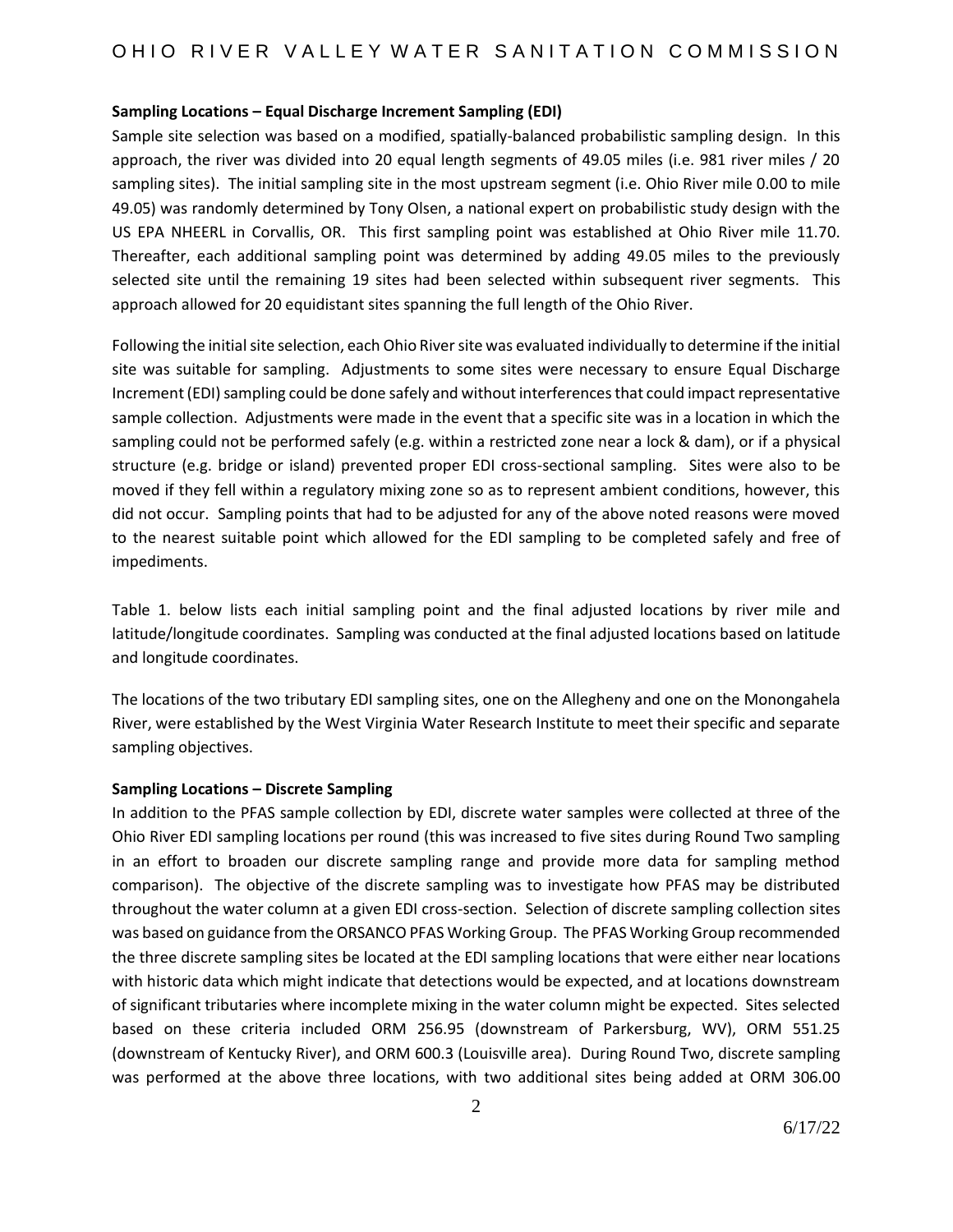(Huntington, WV) and ORM 355.1 (Portsmouth, OH). Sampling locations are described in Table 1. and Figure 1.

|                |                         |                     |                                        | <b>Final</b>                        |                        |                              |
|----------------|-------------------------|---------------------|----------------------------------------|-------------------------------------|------------------------|------------------------------|
| <b>Site</b>    | <b>Nearest City and</b> | <b>Initial Site</b> | <b>Reason for Selecting</b>            | <b>Adjusted</b><br><b>Site Mile</b> | <b>Final</b>           | Final                        |
| I.D.           | <b>State</b>            | <b>Mile Point</b>   | <b>Alternate Site</b>                  | Point                               | Latitude               | Longitude                    |
|                |                         |                     | Initial site close to                  |                                     |                        |                              |
|                |                         |                     | bridge; may cause                      |                                     |                        |                              |
|                |                         |                     | interference with                      |                                     |                        |                              |
| 1              | Sewickly, PA            | 11.70<br>60.75      | <b>ADCP</b><br>No change               | 11.76                               | 40.532275<br>40.442611 | $-80.186281$<br>$-80.607167$ |
| $\overline{2}$ | Toronto, OH             |                     |                                        | 60.75                               |                        |                              |
| 3              | Powhatan Point, OH      | 109.80              | Initial site in barge<br>fleeting area | 109.60                              | 39.858006              | $-80.800511$                 |
|                |                         |                     | Cross-section                          |                                     |                        |                              |
| 4              | Eureka, WV              | 158.85              | obstructed by island                   | 159.22                              | 39.377575              | -81.280039                   |
| 5              | Long Bottom, OH         | 207.90              | No change                              | 207.90                              | 39.077333              | $-81.780783$                 |
| 6              | Cheshire, OH            | 256.95              | Initial site in barge<br>fleeting area | 257.60                              | 38.944531              | $-82.106594$                 |
| 7              | Huntington, WV          | 306.00              | No change                              | 306.00                              | 38.438200              | $-82.404522$                 |
| 8              | Portsmouth, OH          | 355.05              | No change                              | 355.05                              | 38.725794              | -82.987878                   |
|                |                         |                     | Initial site in barge                  |                                     |                        |                              |
| 9              | Maysville, KY           | 404.10              | fleeting area                          | 404.71                              | 38.633753              | -83.695864                   |
| 10             | Blairsville, OH         | 453.15              | No change                              | 453.15                              | 38.994547              | $-84.302700$                 |
|                |                         | 502.20              | Cross-section                          |                                     |                        |                              |
| 11             | Belleview, KY           |                     | obstructed by island                   | 502.25                              | 38.991792              | -84.837647                   |
| 12             | Brooksburg, IN          | 551.25              | No change                              | 551.25                              | 38.736139              | $-85.261681$                 |
|                |                         |                     | Initial site obstructed                |                                     |                        |                              |
|                |                         |                     | by boat docks                          |                                     |                        |                              |
| 13             | Jeffersonville, IN      | 600.30<br>649.35    | No change                              | 600.48                              | 38.284083<br>38.028136 | $-85.702078$<br>$-86.221511$ |
| 14             | Mauckport, IN           |                     |                                        | 649.35                              |                        |                              |
| 15             | Rome, IN                | 698.40              | No change                              | 698.40                              | 37.944417              | $-86.508119$                 |
| 16             | Rockport, IN            | 747.45              | No change                              | 747.45                              | 37.880942              | -87.040939                   |
| 17             | Evansville, IN          | 796.50              | No change                              | 796.50                              | 37.932656              | 87.618878                    |
|                |                         |                     | Initial site too close                 |                                     |                        |                              |
| 18             | Uniontown, KY           | 845.55              | to dam; must move<br>for safety        | 845.31                              | 37.788361              | -87.982083                   |
| 19             | Carrsville, KY          | 894.60              | No change                              | 894.60                              | 37.409914              | -88.380736                   |
|                |                         |                     | Initial site in barge                  |                                     |                        |                              |
| 20             | Metropolis, IL          | 943.65              | fleeting area                          | 943.90                              | 37.142917              | -88.739022                   |
| 21             | Allegheny River         | N/A                 | Not Randomized                         | 8.20                                | 40.48369               | -79.88589                    |
| 22             | Monongahela River       | N/A                 | Not Randomized                         | 11.90                               | 40.38322               | -79.84635                    |

**Table 1. Ohio River PFAS Sampling Locations**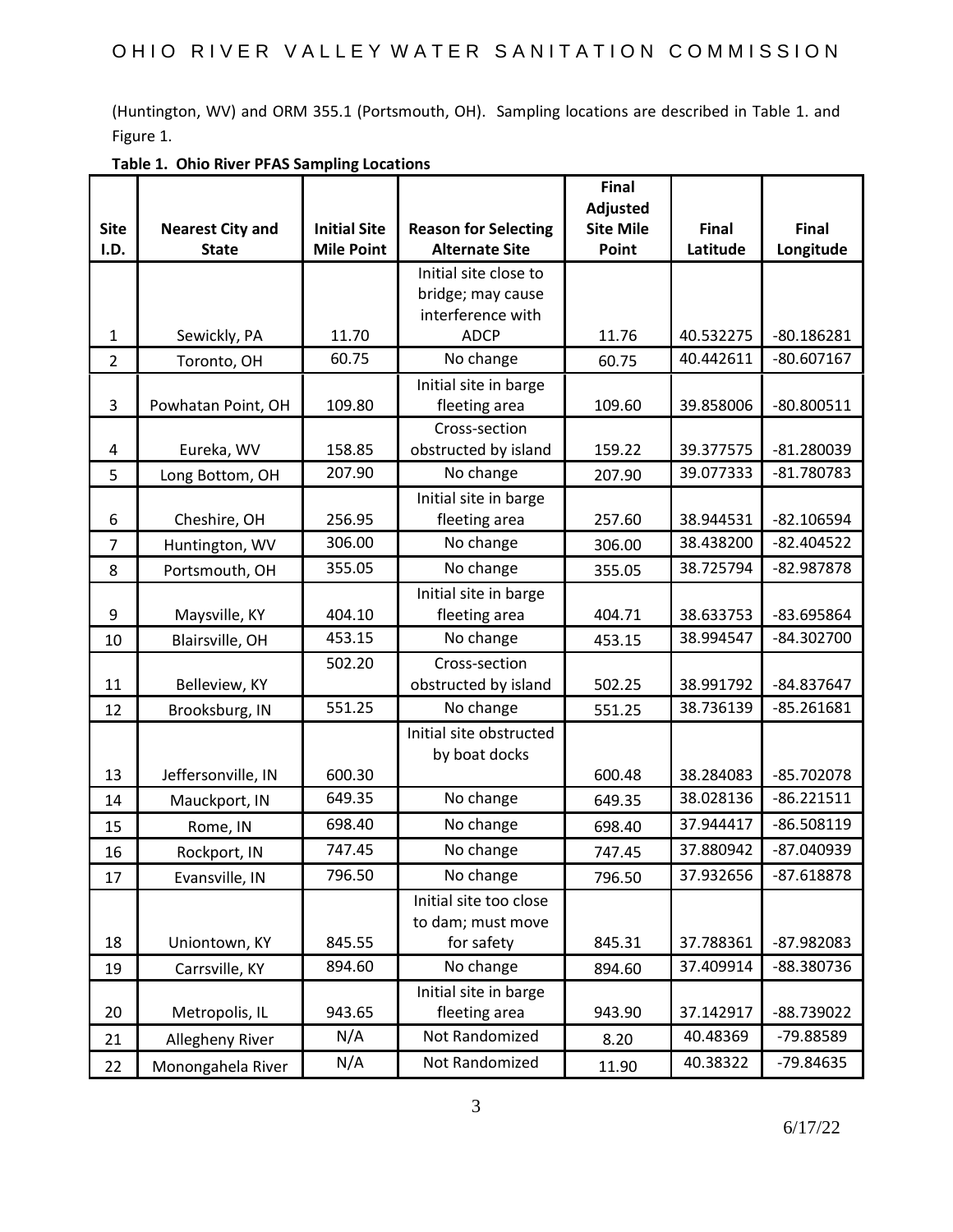### OHIO RIVER VALLEY WATER SANITATION COMMISSION



**Figure 1. Ohio River PFAS Ambient Monitoring Locations; Allegheny and Monongahela Rivers Locations**

#### **Sample Collection – Equal Discharge Increment Sampling (EDI)**

Two rounds of sampling were conducted at the 20 Ohio River and two tributary locations listed in Table 1. EDI samples provide for a more average representation of a given cross-section and minimizes the chances of sampling an anomaly that could be more likely to occur with a single point grab sample at any given sampling location. Typically only one site was sampled per day; however up to two sites were sampled per day if conditions permitted. Samples were collected using the EDI method, modified for PFAS sampling, and consisted of a representative composite of five vertical water column samples at a given cross-sectional sampling point. The EDI method was reliant on flow measured by an Acoustic Doppler Current Profiler (ADCP) which provided for an accurate calculation of the equal discharge increment and their exact locations. Samples were collected at the mid-point for each of the five flow quintiles along the cross-sectional line. Sampling was conducted using a D96-A1 sampler along with a VSR reel drive and US-SS1 churn splitter. Each of the five vertical water column samples were representative of each flow quintile and was combined in the churn splitter and homogenized. The homogenized sample was then decanted into two 250ml HDPE containers and shipped to the laboratory for analysis. The second 250ml sample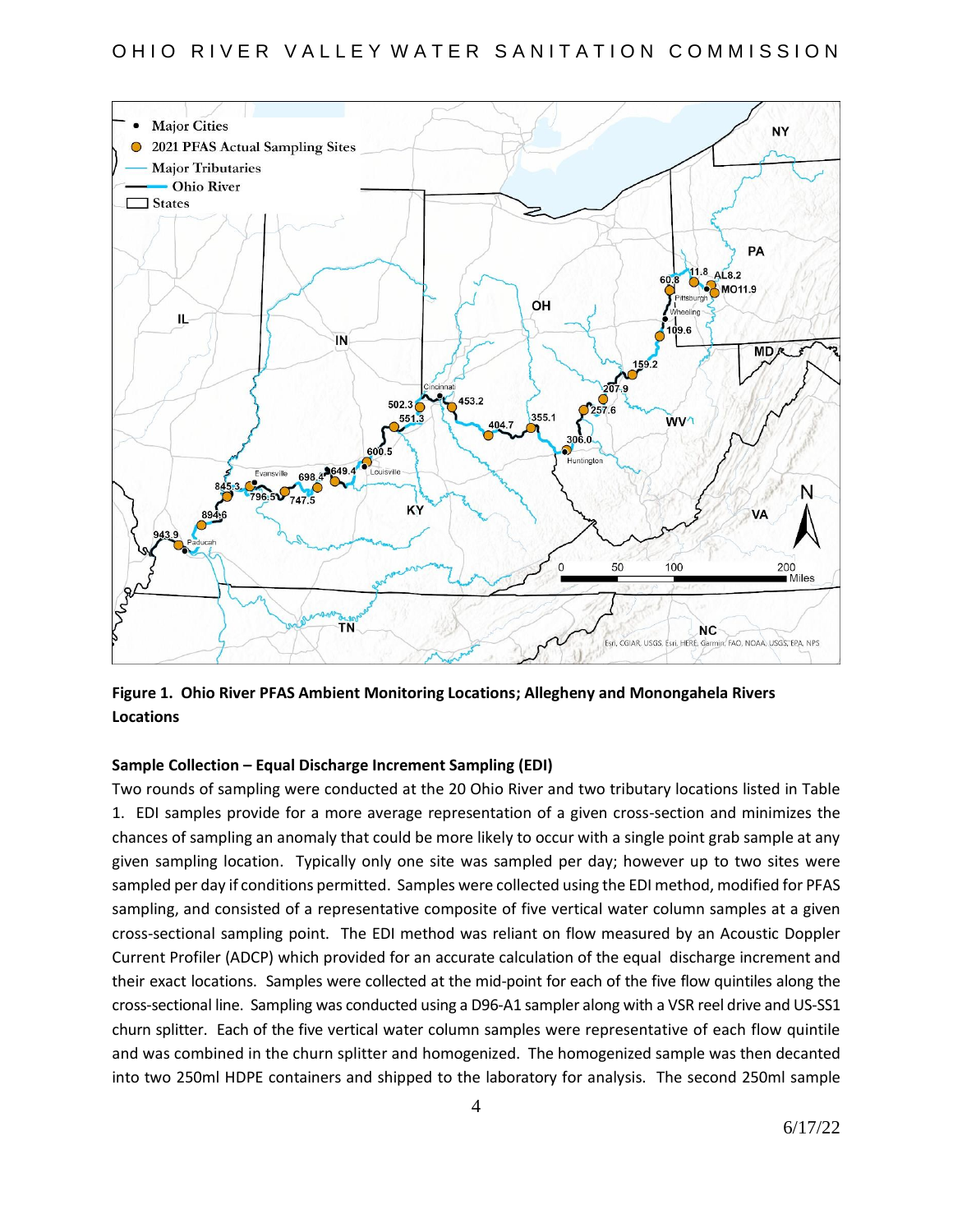served as a backup in the event the primary sample was compromised or was otherwise deemed unusable. Following sample collection, all associated equipment was decontaminated using 0.2% phosphate free detergent and rinsed with PFAS free water. Complete details of the sample collection method are described in *Standard Operating Procedure for the Collection of Equal Discharge Increment Samples for PFAS Compounds in the Ohio River* (ORSANCO, 2020).

### **Sample Collection – Discrete Sample Collection**

The purpose of the discrete sampling was to investigate how PFAS are distributed throughout the water column. Discrete water samples were collected at three EDI sampling locations in the first round and at five sites in the second round of sampling. At each location, discrete samples were collected at three depths (surface, mid-depth, and bottom) and at three points laterally along the cross-sectional line. These lateral points correspond to the first, third, and fifth flow quintile points established for the EDI sampling. Surface samples were collected immediately below the water surface, as near to the surface as possible without drawing air into the system. This was challenging as the river surface was rarely calm and flat. Mid-depth samples were collected at the midpoint between the surface and bottom, while bottom samples were collected approximately one meter off bottom so as not to collect any bottom sediment. This produced nine river samples for each cross-sectional location (3 points laterally x 3 points vertically).

Discrete cross-sectional samples were collected using a peristaltic pump with HDPE/silicone tubing. The tubing was lowered to the desired depth at each sampling point. The pump (non-contact) was then engaged to draw water through the tubing and directly into the PFAS sample containers. Two 250 ml bottles were collected for each sample. The second 250ml sample served as a backup in the event the primary sample was compromised or was otherwise deemed unusable. New tubing was used at each sampling location and decontaminated (using EDI decontamination procedures), prior to use in the field. Used HDPE/silicone tubing was discarded after use.

### **Quality Control Sample Collection**

Quality control samples were collected as part of this effort which included equipment blanks, field blanks, trip blanks, and field replicates. These quality control samples were handled and treated in the same manner as the river water samples.

An equipment blank was prepared at each sampling location for each sampling method employed at a given location (i.e. EDI and peristaltic pump methods). The equipment blank was a rinsate, which used PFAS-free water that was passed over all equipment surfaces that came into direct contact with sample water during the normal collection process.

One field blank was collected for each week of sampling. The field blank consisted of PFAS-free deionized water collected in an HDPE sample container. The lid of the field blank container was removed just prior to the river sample collection process. The field blank lid was reattached promptly after the river sample collection was complete. The field blank served to determine if a sample had been compromised by atmospheric conditions and/or sampling handling practices.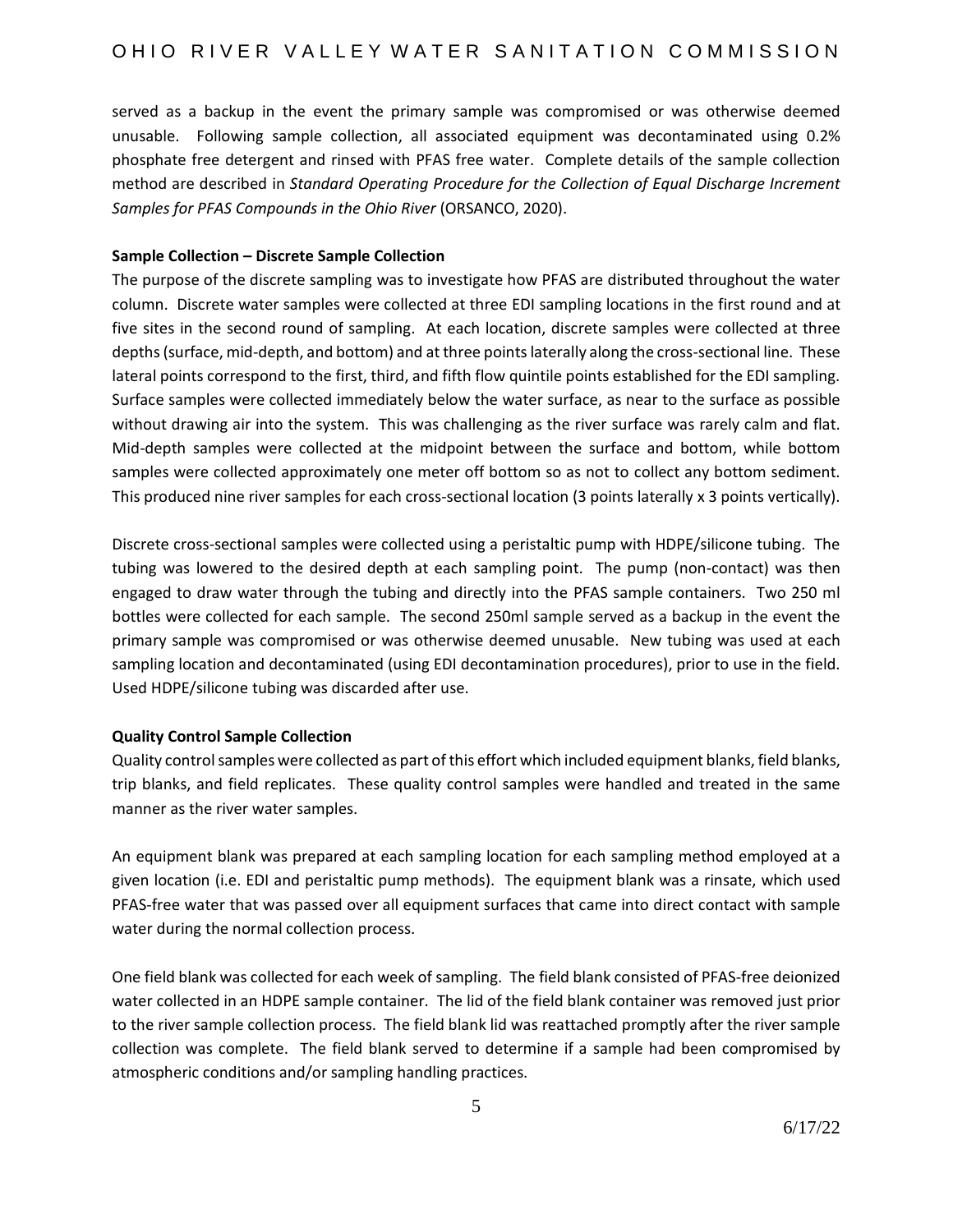One trip blank was collected and analyzed for each week of sampling. A trip blank consisted of an HDPE sample container filled with PFAS free deionized water prior to deployment to the field. The trip blank container was transported in a sample cooler and remained closed for the entire week of sampling.

An EDI field replicate sample was collected at each of the three discrete sample collection sites referenced in the previous section. Collection of the EDI field replicates at the discrete sampling locations was done in an effort to maximize the data available in order to evaluate the different sampling methods employed in this project. A field replicate consisted of a second homogenized river water sample aliquot decanted from the churn splitter from which the primary EDI sample was drawn. Both the primary sample and the field replicate sample were analyzed and compared as a measure of variability within the homogenized volume of water in the churn splitter.

### **Sample Analysis**

US EPA Office of Research and Development Site Characterization and Monitoring Technical Support Center (EPA ORD SCMTC) provided contracting support through Battelle Laboratories for the laboratory analyses of all PFAS samples collected as part of this effort. Analysis for target PFAS was performed using liquid chromatography tandem mass spectrometry (LC-MS/MS) as detailed in the Quality Assurance Project Plan: PFAS Source Characterization on the Ohio River (EPA ORD SCMTC, 2020). Analytical results were generated for the select 28 PFAS target analytes listed in Table 2.

|                | <b>Analyte Name</b>                           | <b>Acronym</b>  | <b>CAS Number</b> |
|----------------|-----------------------------------------------|-----------------|-------------------|
| $\mathbf{1}$   | Perfluorobutanoic acid                        | <b>PFBA</b>     | 375-22-4          |
| $\overline{2}$ | Perfluoropentanoic acid                       | PFPeA           | 2706-90-3         |
| 3              | Perfluorohexanoic acid                        | PFHxA           | 307-24-4          |
| 4              | Perfluoroheptanoic acid                       | PFHpA           | 375-85-9          |
| 5              | Perfluorooctanoic acid                        | <b>PFOA</b>     | 335-67-1          |
| 6              | Perfluorononanoic acid                        | <b>PFNA</b>     | 375-95-1          |
| 7              | Perfluorodecanoic acid                        | <b>PFDA</b>     | 335-76-2          |
| 8              | Perfluoroundecanoic acid                      | PFUnA           | 2058-94-8         |
| 9              | Perfluorododecanoic acid                      | PFDoA           | 307-55-1          |
| 10             | Perfluorotridecanoic acid                     | <b>PFTrA</b>    | 72629-94-8        |
| 11             | Perfluorotetradecanoic acid                   | PFTeDA          | 376-06-7          |
|                |                                               | (PFTeA)         |                   |
| 12             | N-methylperfluorooctanesulfonamidoacetic acid | <b>NMeFOSAA</b> | 2355-31-9         |
| 13             | N-ethylperfluorooctanesulfonamidoacetic acid  | <b>NEtFOSAA</b> | 2991-50-6         |
| 14             | Perfluorooctanesulfonamide                    | <b>PFOSA</b>    | 754-91-6          |
| 15             | Perfluorobutanesulfonic acid <sup>a</sup>     | <b>PFBS</b>     | 375-73-5          |
| 16             | Perfluoropentanesulfonic acid                 | <b>PFPeS</b>    | 2706-91-4         |
| 17             | Perfluorohexanesulfonic acid                  | <b>PFHxS</b>    | 355-46-4          |

### **Table 2. PFAS Analyte List**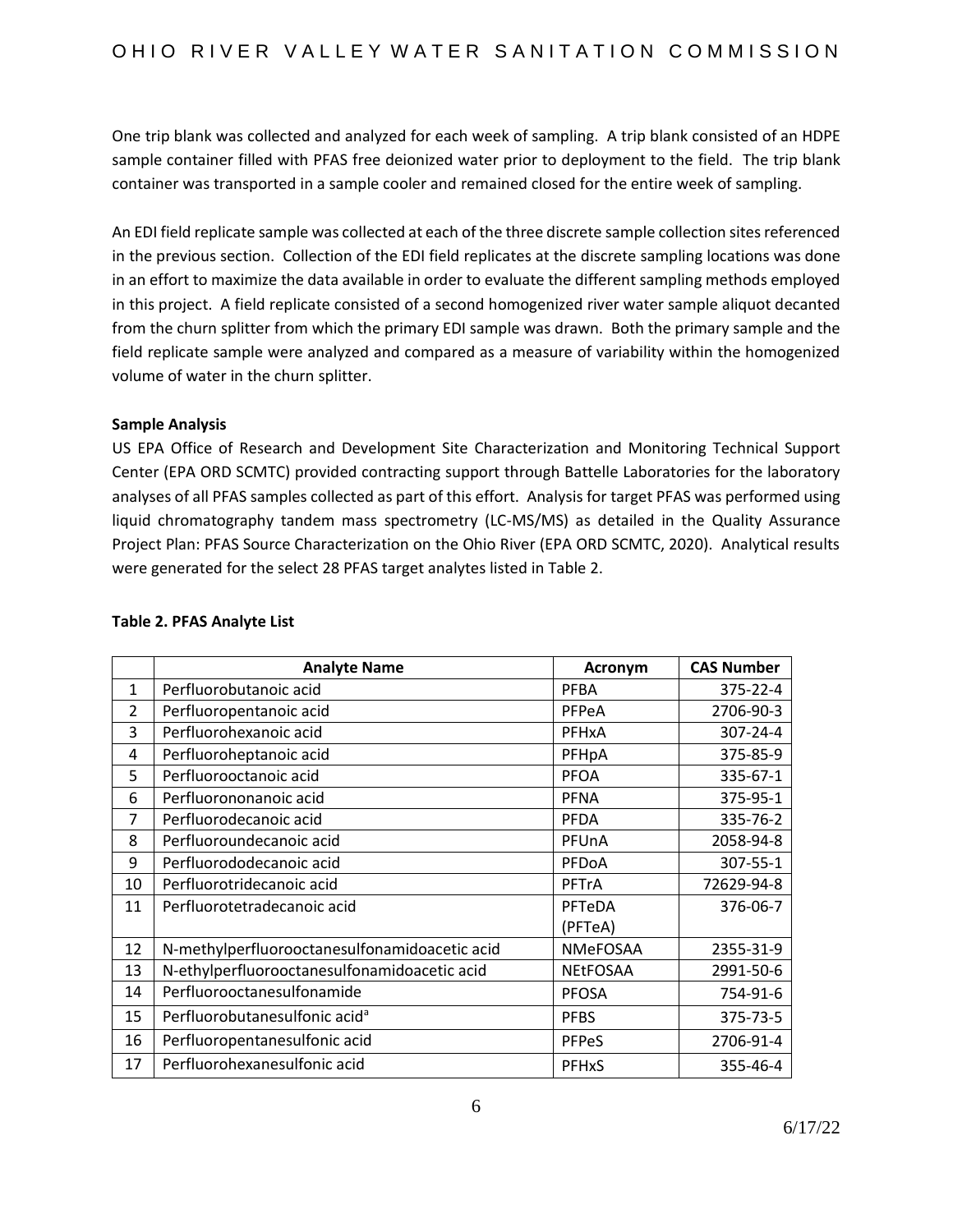### OHIO RIVER VALLEY WATER SANITATION COMMISSION

| 18 | Perfluoroheptanesulfonic acid                        | PFHpS        | 375-92-8    |
|----|------------------------------------------------------|--------------|-------------|
| 19 | Perfluorooctanesulfonic acid                         | <b>PFOS</b>  | 1763-23-1   |
| 20 | Perfluorononanesulfonic acid                         | <b>PFNS</b>  | 68259-12-1  |
| 21 | Perfluorodecanesulfonic acid                         | <b>PFDS</b>  | 335-77-3    |
| 22 | 1H,1H,2H,2H-Perfluorohexane sulfonate                | $4:2$ FTS    | 757124-24-4 |
| 23 | 1H,1H,2H,2H-Perfluorooctane sulfonate                | 6:2 FTS      | 27619-97-2  |
| 24 | 1H,1H,2H,2H-Perfluorodecane sulfonate                | 8:2 FTS      | 39108-34-4  |
| 25 | Hexafluoropropylene oxide dimer acid <sup>b, c</sup> | HFPO-DA      | 13252-13-6  |
| 26 | 4,8-dioxa-3H-perfluorononanoic acid <sup>c</sup>     | <b>ADONA</b> | 919005-14-4 |
| 27 | 11-chloroeicosafluoro-3-oxaundecane-1-sulfonic acid  | 11Cl-PF3OUdS | 763051-92-9 |
| 28 | 9-chlorohexadecafluoro-3-oxanone-1-sulfonic acid     | 9CI-PF3ONS   | 756426-58-1 |

a – Replacement compound for PFOS

b – Commonly known as Gen X

c – Replacement compound for PFOA

### **Sample Collection Schedule**

Two rounds of PFAS sampling were completed at 20 Ohio River and two tributary sites. Each round of sampling took five to six weeks to complete. The first round of sampling was completed in June-July, 2021, and the second round in September-October 2021. Sample collection dates have been provided in the data tables. River flows were almost always higher during the first round of sampling, in the summer 2021, than the second round of sampling completed in the fall 2021.

#### **Results**

Project results represent ambient conditions for PFAS in the Ohio River at the time of sample collection. Characterization or generalization of river conditions based on these PFAS analytical results should not be extended to any other time frame beyond the scope of this project. Additional analyses of the data are not planned at this time.

The Appendix contains a list and detailed explanation for acronyms and commonly used terms used in this report.

### EDI Cross-Section Sampling

Table 3. includes the EDI cross-sectional resultsfor 28 PFAS analytes for two rounds of sampling. Numeric values in ng/L (parts per trillion) are provided for data above the laboratory limit of quantitation (LOQ). Samples that were detected, but below the LOQ, have been marked by the laboratory with a J-flag qualifier. The J-flag qualifier indicated the presence of the PFAS analyte, but the result did not have the statistical confidence at the level detected. Samples that had results below the detection level or did not show the presence of the analyte were marked by the laboratory with a U-flag qualifier.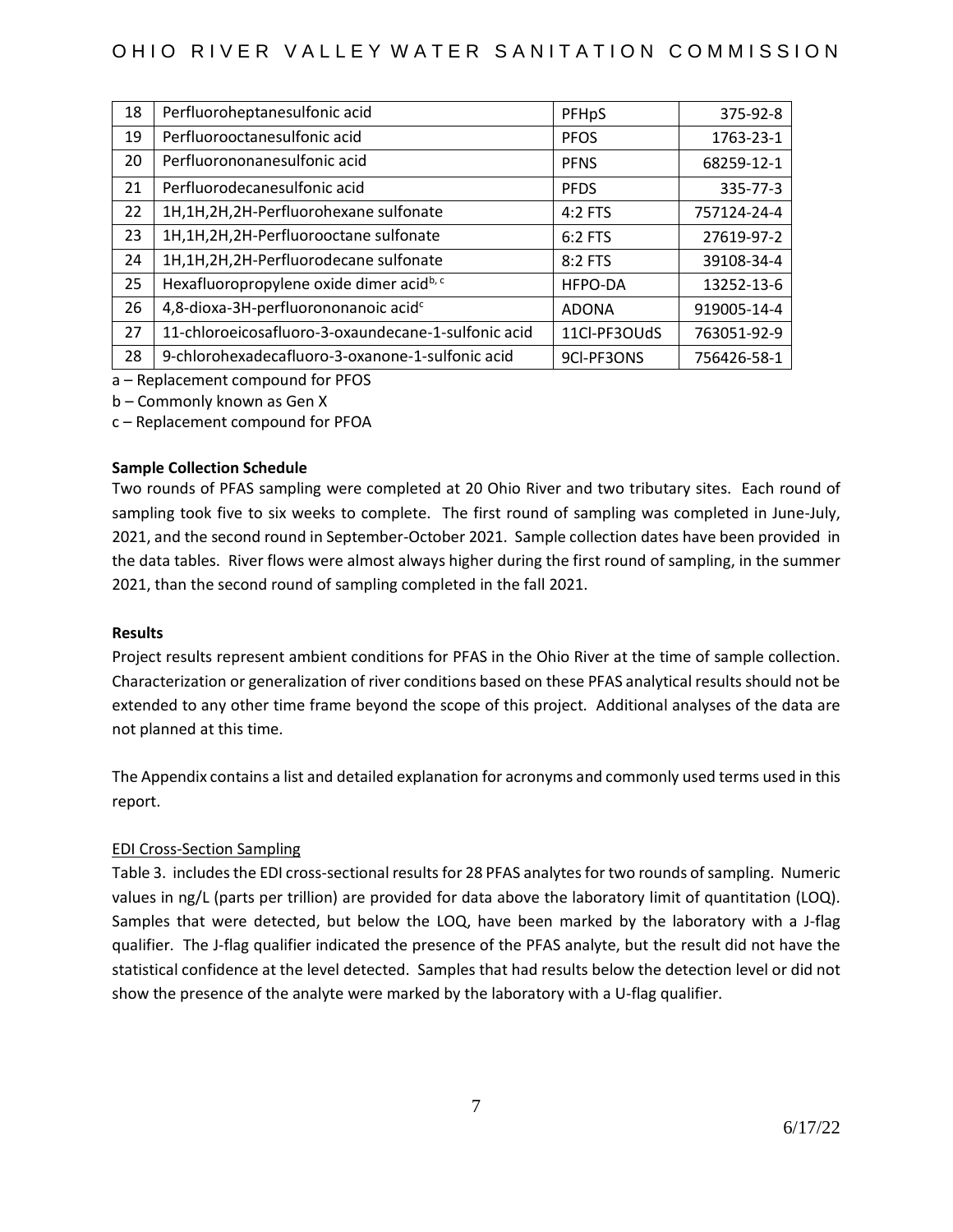Table A-1. in the Appendix contains the EDI results, and, additionally shows numeric values for data below the LOQ, and the laboratory established criteria for the detection limit (DL), level of detection (LOD), and limit of quantitation (LOQ).

Results from both rounds of sampling indicated the presence of select PFAS analytes at trace levels. The first round of sampling generally had more detections and more detections above the limit of quantitation than the second round of sampling. Broad observations from the first round of sampling include:

- Every site had detections of multiple PFAS (majority of which were J-flagged, very low levels).
- Twelve of twenty eight PFAS were detected; nine were detected frequently.
- Five of twenty eight PFAS were detected above the laboratory LOQ.
- PFOA and HFPO-DA were detected above the LOQ most frequently.
- HFPO-DA had the highest concentration at 32.2 ng/L.
- PFOA was detected at nineteen sites with a range from 4.88 ng/L to 12.90 ng/L.
- HFPO-DA (GenX) was detected at nine sites with a range from 5.63 ng/L to 32.20 ng/L.
- PFOS was detected below the LOQ at every site.
- PFBA was detected at one site at 5.31 ng/L.
- PFBS was detected at three sites with a range from 5.01 ng/L to 6.05 ng/L.
- PFPeA was detected at five sites with a range from 5.76 ng/L to 26.60 ng/l.

Broad observations from the second round of sampling include:

- Every site had detections of one or more PFAS (majority of which were J-flagged, very low levels).
- Nine of twenty eight PFAS were detected; eight were detected frequently.
- Six of twenty eight PFAS were detected above the LOQ.
- PFOA and PFBA were detected above the LOQ most frequently, followed by HFPO-DA.
- 6:2FTS had the highest concentration at 28.2 ng/L (re-analysis underway), followed by HFPO-DA at 12.0 ng/L.
- PFOS was detected at one site at 7.73 ng/L.
- PFOA was detected at seven sites with a range from 5.00 ng/L to 6.82 ng/L.
- HFPO-DA (GenX) was detected at four sites with a range from 5.43 ng/L to 12.0 ng/L.PFBA was detected at eight sites with a range from 5.53 ng/L to 10.30 ng/L.

Replicate EDI cross-sectional samples were collected at three Ohio River stations for each round of sampling and generally showed good agreement. All samples with replicate data above the limit of quantification (LOQ) met the goal for precision of less than thirty percent relative percent difference (%RPD).

### Discrete Sampling

Table 4. includes discrete sampling results. Discrete sampling was completed at three EDI cross-sectional sampling locations during the first round of sampling, and at five EDI cross-sectional sampling locations during the second round of sampling. The goal of the discrete sampling was to identify if there was any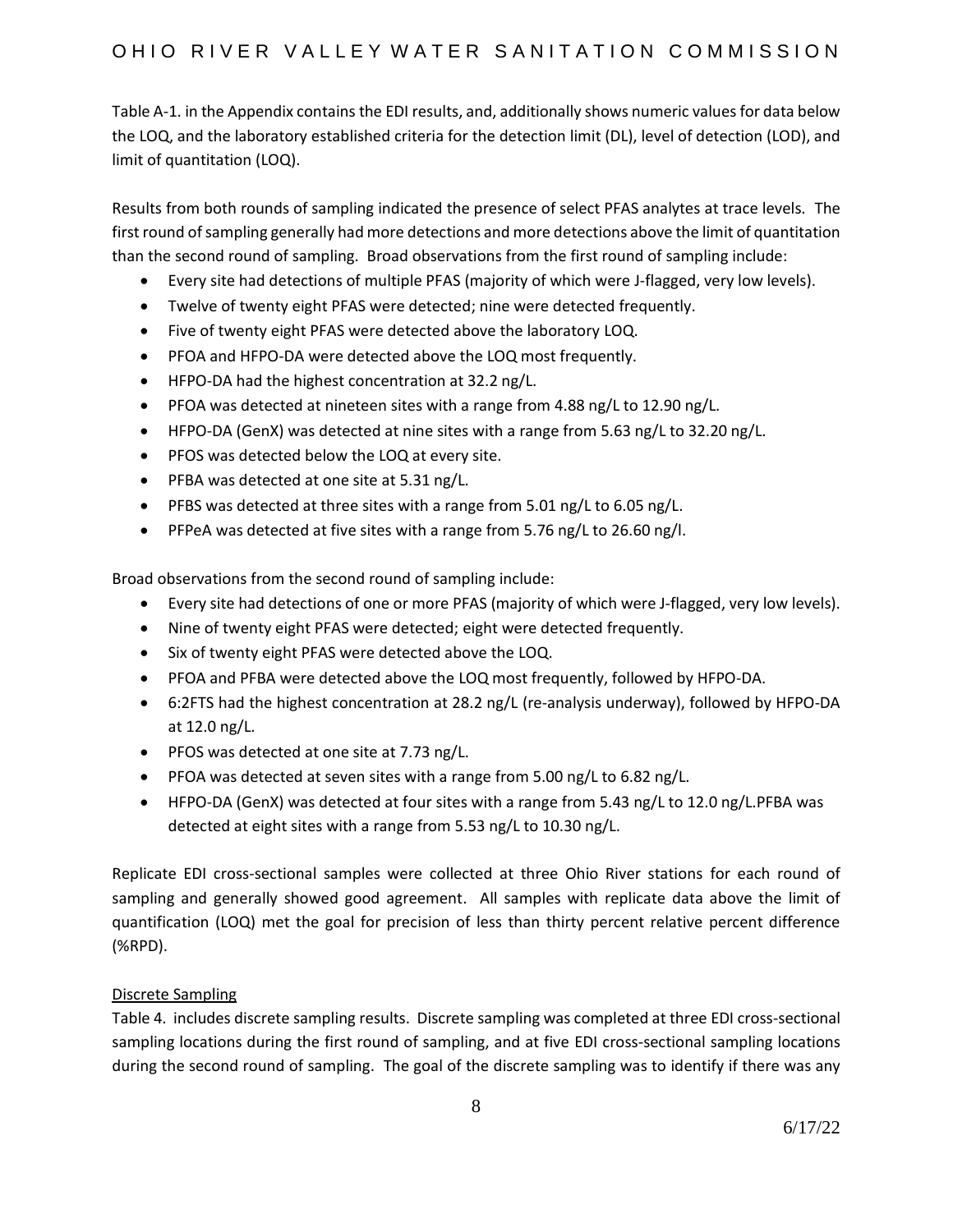systematic distribution of select PFAS analytes in the water column. Results of discrete sampling did not identify any patterns of distribution of PFAS in the water column from the two rounds of sampling. In addition, discrete samples generally showed good agreement with the EDI cross-section sample results at each individual sample location. Since the discrete data shows relatively uniform results throughout the Ohio River water column, this might suggest, based on these two rounds of sampling, that future sample collection efforts could be completed with grab sampling which can be accomplished with one sampler, instead of three samplers and a boat to complete EDI cross-section sampling.

Table A-2. in the Appendix contains the discrete data, and additionally presents numeric values for data below the LOQ, as well as the laboratory established criteria for the detection limit (DL), level of detection (LOD), and limit of quantitation (LOQ).

### Quality Assurance Results

ORSANCO requested the laboratory to re-analyze several samples for the 6:2FTS analyte due to unexpected results and potential contamination issues with this PFAS analyte in both Rounds 1 and 2. In Round 1, re-analysis for the 6:2 FTS analyte indicated levels below detection, but the holding time was exceeded. These results have been qualified by the laboratory with a T-flag. ORSANCO also requested one sample to be re-analyzed for PFOS due to a laboratory flag (Q) in Round 2. The Q flag indicated a QAQC parameter did not meet or exceeded one of established criteria for analyte identification (more than one parameter is used for identification). Samples in round 2 that have been requested to be rerun are flagged with an (R).

Results of equipment blanks, field blanks, and trip blanks can be found in Table A-3. in the Appendix. Acceptance criteria for blanks require them to be below the laboratory limit of quantitation (LOQ). All project blank results were below the LOQ, indicating acceptable quality assurance results, with the exception of blanks at ORM 551.3 for 6:2FTS (Round 2) which have been scheduled to be re-analyzed by the laboratory. Acceptance criteria for replicate samples was based on a relative percent difference of <30%. All replicate samples for which there were PFAS analyte detections above the LOQ met the acceptance criteria.

The data tables and report will be updated after analytical results have been reviewed and approved for release by USEPA.

### Project Definitions

Project definitions and acronyms can be found in the Appendix.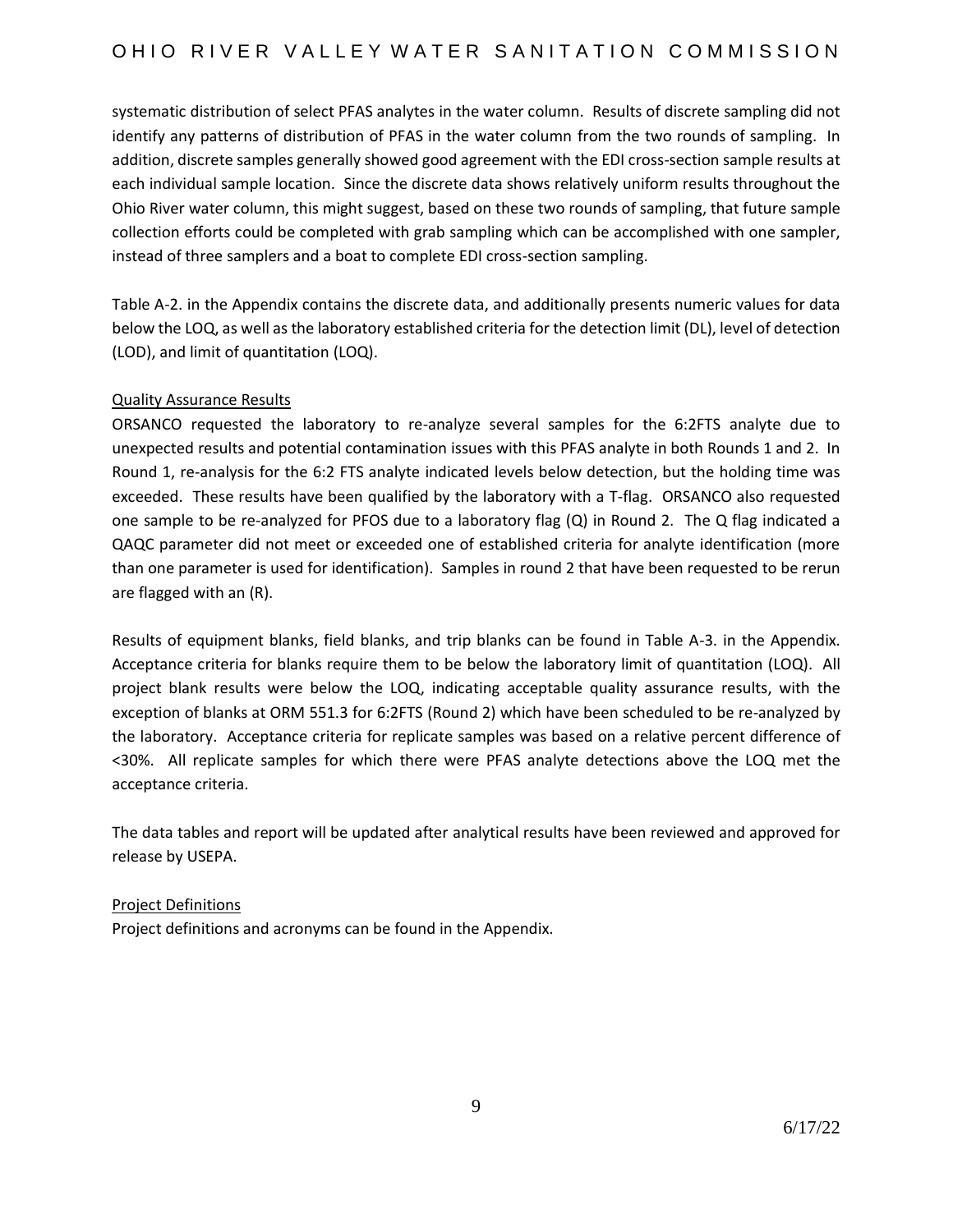# **APPENDIX**

## **PFAS PROJECT DEFINITIONS AND ACRONYMS**

**ACOUSTIC DOPPLER CURRENT PROFILER (ADCP):** The ADCP measures stream (river) channel measurement that uses the Doppler Principle to detect specific velocities in many segments (or bins) of the depth and total width of the stream channel.



**CHURN SPLITTER**: A device used to ensure that the combination of samples added to the churn are equally mixed. The churn functions to homogenize the mixture of subsamples so that any sediment and particulates are evenly distributed in the matrix. The churn splitter contains a paddle used to move the water. The churn can simultaneously dispense into sampling containers. For PFAS sample compositing, the Churn Splitter must be made of PFAS free materials.



**CROSS-SECTION:** For the purposes of PFAS sample collection efforts, cross-section refers to three equidistant points across the width of the river representing the left side bank, midpoint or center, and the right side when facing downstream.

**DISCRETE SAMPLE:** An individual aliquot taken from a larger matrix (liquid, solid, air, etc.). Commonly referred to as a "grab" sample. Represents a portion collected at a specific point in time and may or may not be representative sampling of the entire matrix for given a given analyte or parameter. For the PFAS project, discrete samples may be used to describe individual samples collected that are to be composited.

**DETECTION LIMIT (DL)**: This is the lowest level at which the entire analytical system can achieve a recognizable signal and acceptable calibration point for a given analyte. This is a calculated variable determined by multiplying the MDL by 3.18 and rounding the result to the number nearest to (1, 2, or 5 x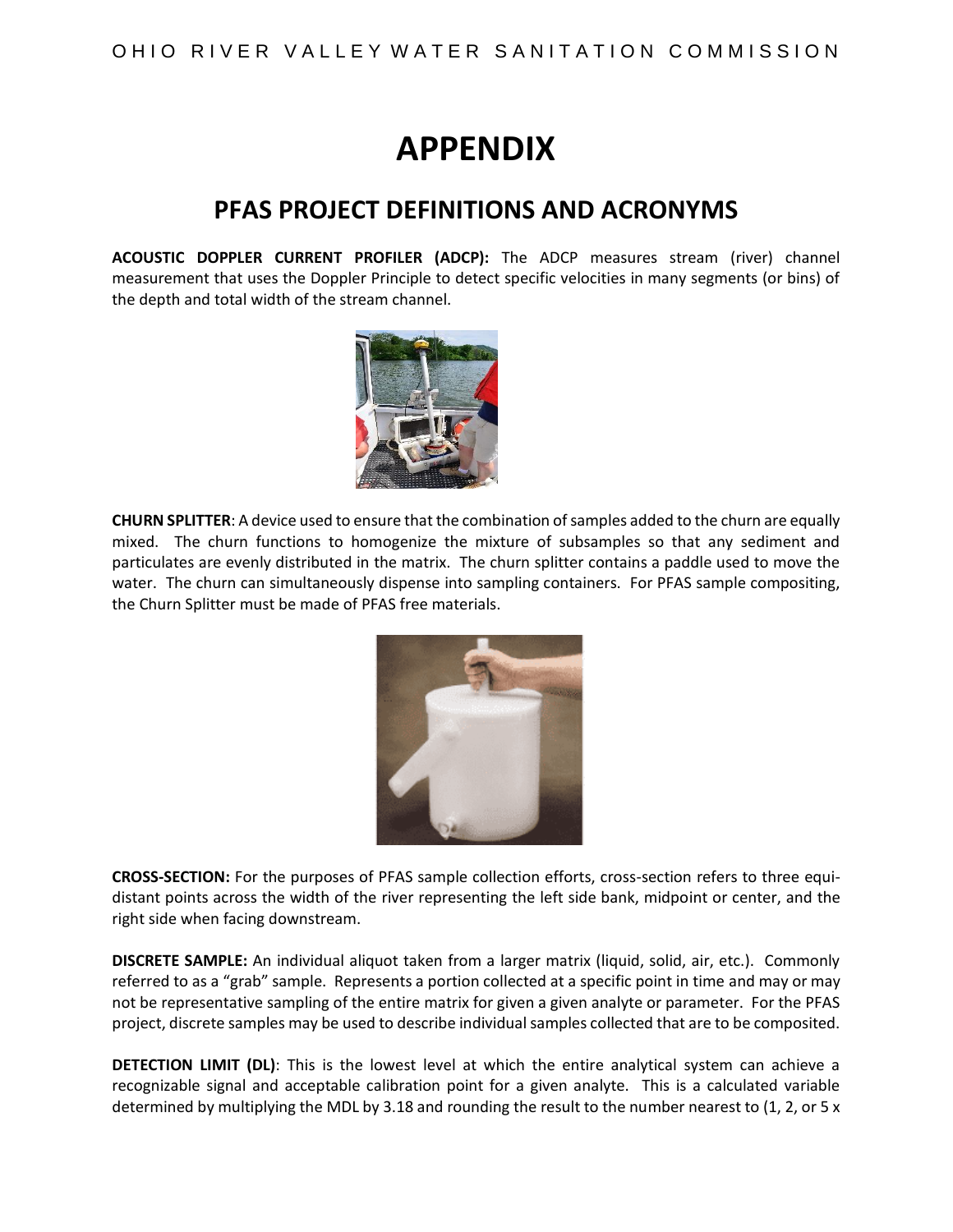### OHIO RIVER VALLEY WATER SANITATION COMMISSION

 $10<sub>n</sub>$ ) (where n = integer). It may be the concentration of the lowest calibration standard taking into consideration specified sample weights, volumes and clean up procedures. Some USEPA methods may use ML instead of DL. The DL is established by the analytical laboratory and is verified (and adjusted as appropriate) quarterly.

**DPPS:** Discrete peristaltic pump sampling. This is a sample collection method that uses a peristaltic pump to acquire a liquid aliquot at a given depth. Movement of the sample is achieved using a squeezing and releasing motion that mimics the peristaltic action in the human gut.

**EQUAL DISCHARGE INCREMENT (EDI):** the division of a waterway into segments based on an equal portion of flow (water discharge). This is often different from divisions of a water way by equal distances or widths across the river channel. For EDI PFAS sampling, a minimum of five quintile segments, each representing 20% of total discharge flow from one bank to the other, will be used.

**EQUIPMENT BLANK: (**aka rinsate blank) PFAS free water is taken through the equipment sampling process and may be poured through equipment, withdrawn/siphoned from a PFAS free container by equipment or equipment is soaked or surrounded by an aliquot of PFAS free water in a PFAS free sampling container over a period of time (ie., monitoring probes). Equipment blanks are used to indicate whether equipment may be a source of contamination and ensures that any decontamination and cleaning processes are adequate for sample collection of intended analytes. For PFAS analysis, Equipment blanks are run daily, prior to any sample collection during each round of sampling.

**FIELD BLANK:** The field blank is a PFAS free sampling container filled with PFAS free reagent water that is brought to and resides with the samplers during the entire sample collection process. If contaminants from air deposition are a concern, the field sampling container is left open to the elements during the sample collection event and then capped prior to preservation, storage, and shipping. The field blank is used to assess whether or not conditions at the point in time sampling occurred may have contaminated the sample. For the PFAS sampling project, one field blank shall be collected per each field sampling event (weekly) during each round of sampling.

**"FISH":** The nickname ORSANCO uses to reference the US D-96-A1 sampler used in the EDI method. For PFAS sampling, all components of the FISH are modified such that any materials coming in direct contact with the surface water are comprised of PFAS free materials.



**HOLDING TIME**: This is the amount of time from when the sample has been collected to when the sample should undergo pre-treatment, extraction and/or analysis. Results may or may not be affected. When samples exceed the holding time, they have been flagged with a "T".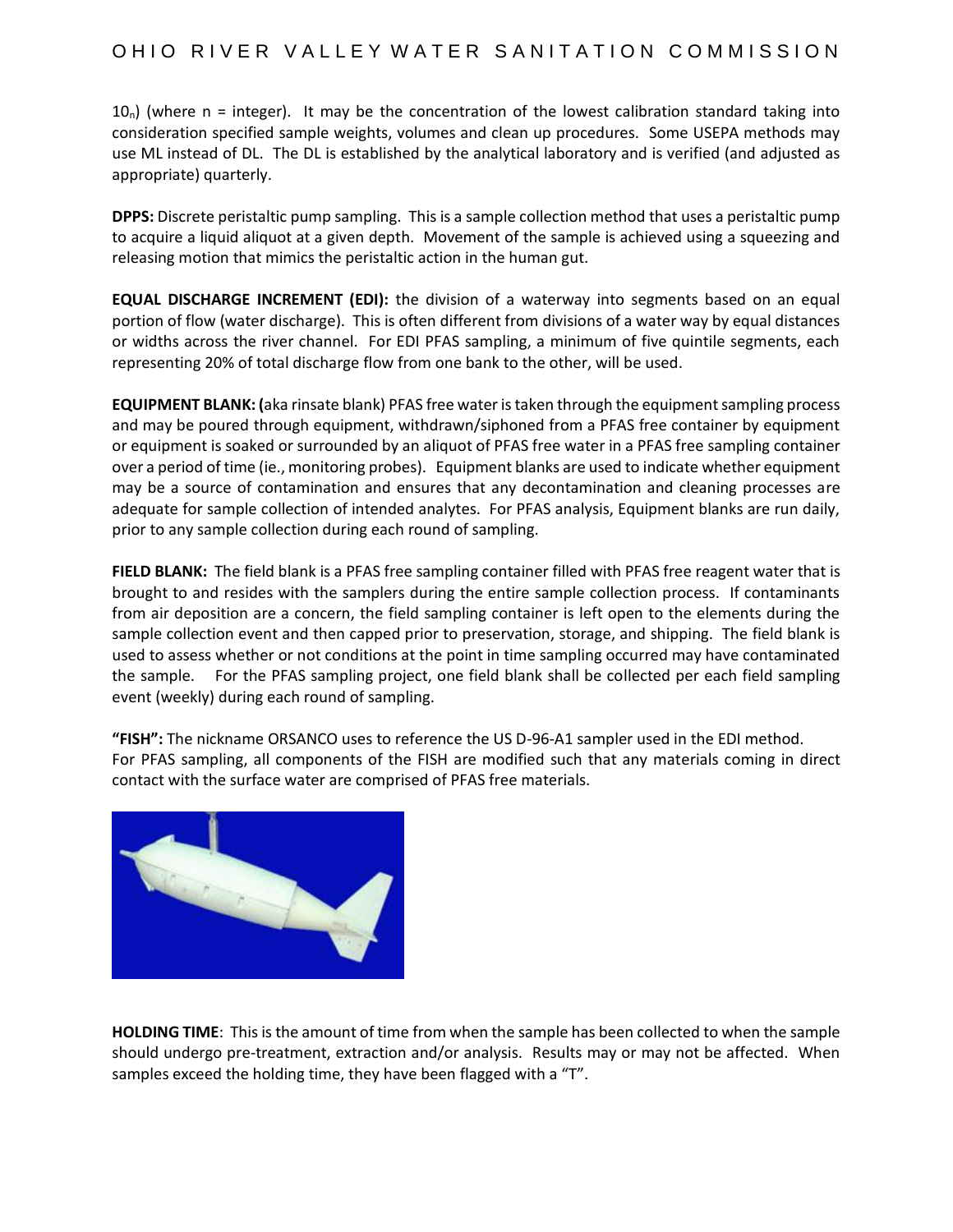**LABORATORY CONTROL SPIKE (LCS)/LABORATORY CONTROL SPIKE DUPLICATE (LCSD):** An LCS/LCSD are samples are reagent water (PFAS free) samples that are spiked with a known amount of certified reference standard and then taken through the entire analytical process. The spike amount of certified reference standard should be near the mid- level concentration of the calibration range. LCS/LCSD is used to assess the accuracy of the method without matrix interferences. Percent recovery and relative percent difference are two statistics used in LCS/LCSD assessments.

**LEVEL OF DETECTION (LOD):** The level of Detection is determined through the detection limit (DL), using a factor between 2-4 times the DL as a spiking concentration with a signal to noise ratio (S/N) greater than or equal to 3 with all analyte identification method requirements satisfied. In establishing the LOD for a project, the sample aliquot size (mass, volume, dilution, % solid) should be taken into account and adjusted for. The LOD is used as the minimum estimated concentration and where the Type II (false negative rate) is 1% as below the LOD, the Type II error rate is >50%. LOD is calculated typically 3.18 times the MDL and then rounded up to 1, 2, 5 or 10 and based on the specified volume. Actual volumes processed through the analytical method may see +/- deviation from the 1, 2, 5, 10 LOD. The LOD has been established by the analytical laboratory and is verified (and adjusted as appropriate) quarterly.

**LIMIT OF QUANTITATION (LOQ):** The limit of quantitation is the smallest concentration that produces a quantitative result with a known and recorded precision and bias. For DOD/DOE projects, the LOQ is set at or above the concentration of the lowest initial calibration standard within the analyte concentration range. The LOQ should be at least (LOD<sup>2</sup>). The LOQ is the lowest level in the calibration curve that is used for quantitation. Results that fall below the LOQ and above the DL are flagged with a "J" to indicate the value is an estimated value. <LOQ is used to indicate any values that fall below the DL and are flagged with a "U". The LOQ is used (rather than DL) since type II error rate is 1% at LOQ (vs > 50% at DL). Sometimes the LOQ may be referred to as the minimum reporting level (MRL) or Practical quantitation level (PQL). In establishing the LOQ for a project, the sample aliquot size (mass, volume, dilution, % solid) should be taken into account and adjusted for. The LOQ has been established by the analytical laboratory and is verified (and adjusted as appropriate) quarterly.

**METHOD DETECTION LIMIT (MDL):** This is a statistically calculated value (t-value) that represents the lowest measureable level that is reported with 99% confidence that the analyte concentration is value is greater than 0. Calculating an MDL with 99% confidence indicates that there is a 1% probability of a false positive when the sample yields a result at the MDL. MDL's are usually performed annually (and may be verified quarterly or as needed) and dependent on analytical and laboratory functions. The MDL is an approximation of the detection limit (DL). Refer to 40 CFR Part 136 for guidance on how to perform and MDL procedure. The MDL is established by the analytical laboratory and is verified (and adjusted as appropriate) quarterly.

**NON-DETECT (ND):** Used in lab reports to indicate that the target analyte was not found using the current analytical procedure and method parameters.

**PERISTALTIC PUMP:** A device used to draw or pull a volume of sample from its original location to another point for collection through tubing via mechanical squeezing and releasing of flexible tubing from a small drive motor. A peristaltic pump is commonly used to draw water up from depths below the surface. A typical peristaltic pump can draw water up from depths of about 25 feet.

**PFAS:** A group of man-made (synthetic) per- and polyfluoroaklyl substances that are used in manufacturing and industry due to their water resistant and stable properties. There are in excess of over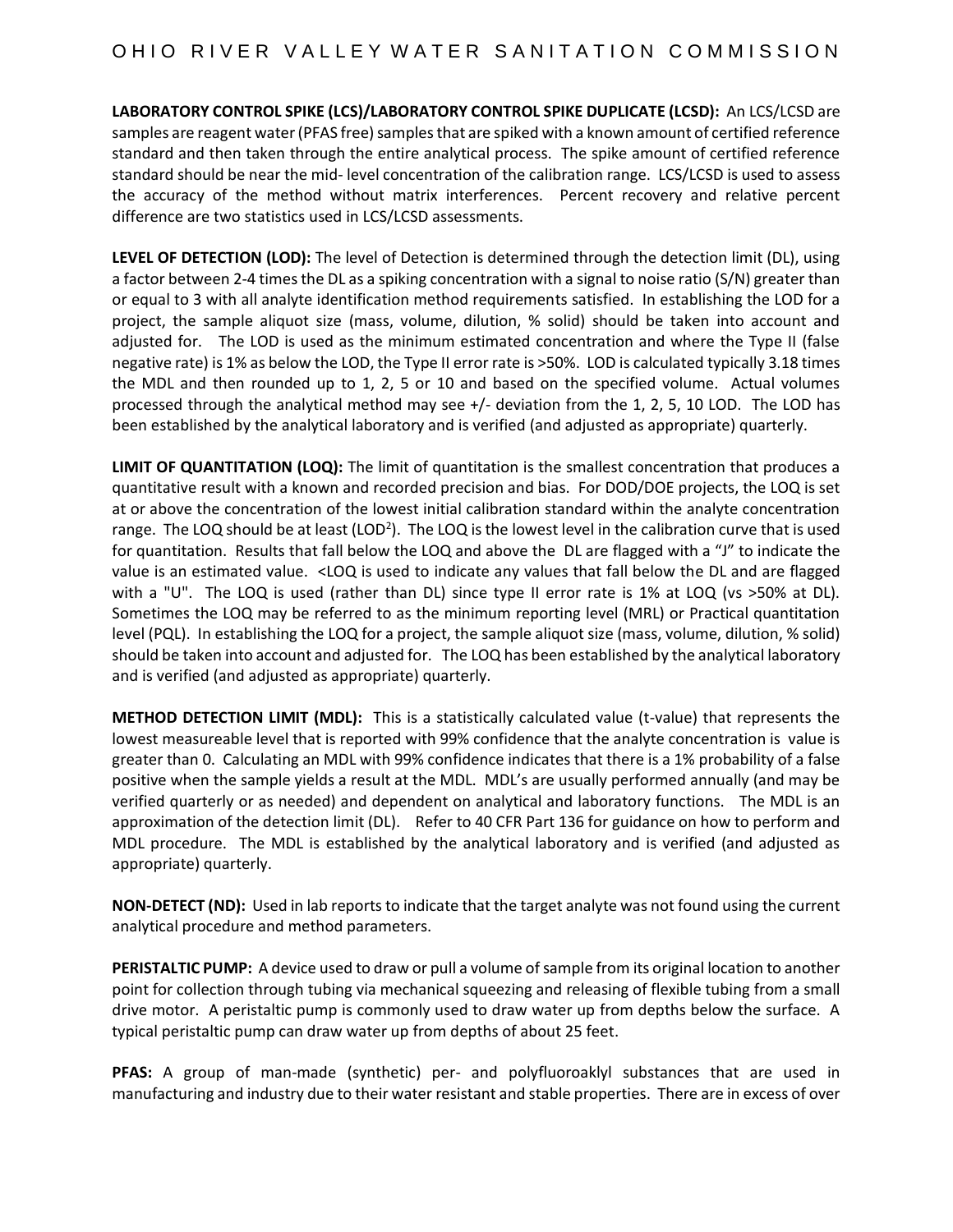5,000 PFAS compounds that are produced globally; commonly known PFAS chemicals include PFOA, PFOS, GenX, and ADONA. Because PFAS compounds are stable, they are persistent (don't break down) in the environment and exposure to certain PFAS may produce adverse health effects. Chemically, PFAS chemicals have a carbon chain backbone with fluorides, alkyl, or other functional groups attached in a straight or branched chain.

**QUALIFIER FLAG**: This is an indicator to denote that either a situation occurred from sample receipt, pretreatment, extraction, or analysis that may have affected results or that results have been determined to fall outside established QAQC levels such that an exact concentration may not be calculated and an estimate value has been provided.

**REPLICATE SAMPLE (FIELD REPLICATE):** Samples taken from the same population under the same conditions. An aliquot or sub-sample is taken from the original collected event. Replicate samples will be collected in the exact manner of the primary sample. Replicates, for the purposes of this PFAS project, are defined as an additional and separate aliquot of water taken from the churn splitter containing the primary river sample. The primary sample is decanted first, then, an additional PFAS free sample container is filled from the churn splitter. Replicates will be collected at the rate of not less than one per 10 EDI events. This number can be increased to meet specific quality control measures if necessary. A replicate sample can be used to assess method variance in sample collection and analysis.

**RELATIVE PERCENT DIFFERENCE (RPD%):** The relative percent difference is a statistical assessment of the variability between two samples. For PFAS analytes the formula is:

> **where Cs= Sample PFAS analyte concentration CR= Replicate sample PFAS analyte concentration**

 **|C<sup>S</sup> - CR| RPD = \_\_\_\_\_\_\_\_\_\_\_\_\_\_\_\_ X 100**  $(C_5 + C_6) / 2$ 

**REPORTING LIMIT:** The reporting limit is a *project specific, method sensitive analyte criterion that is established by the end user and their quantitative data needs.* The RL should be the lowest concentration for a specific analyte to generate quantitative data with known precision and bias for a given matrix. An RL can be established at or above the LOQ. Data may be reported below the RL, however, that data should be qualified as an estimated concentration and proper qualifier flags should be used.

**TRANSECT:** A horizontal transect is a delineation across the width of the Ohio river where samples are collected equi-distant at the left descending bank, mid-point of the river and the right descending bank. A vertical transect extends from the surface of the water down to the bottom of the river bed. A sample just below the surface, mid depth and at the bottom is collected. For the PFAS project, the vertical transects are collected at the loci of the horizontal transect.

**TRIP BLANK:** A trip blank is transported through the entire start to finish process of the PFAS sampling event. If the laboratory is providing sampling containers, the trip blank is filled at the laboratory (Battelle Norwell Laboratory) using PFAS free reagent water into a PFAS free sampling container, sealed and